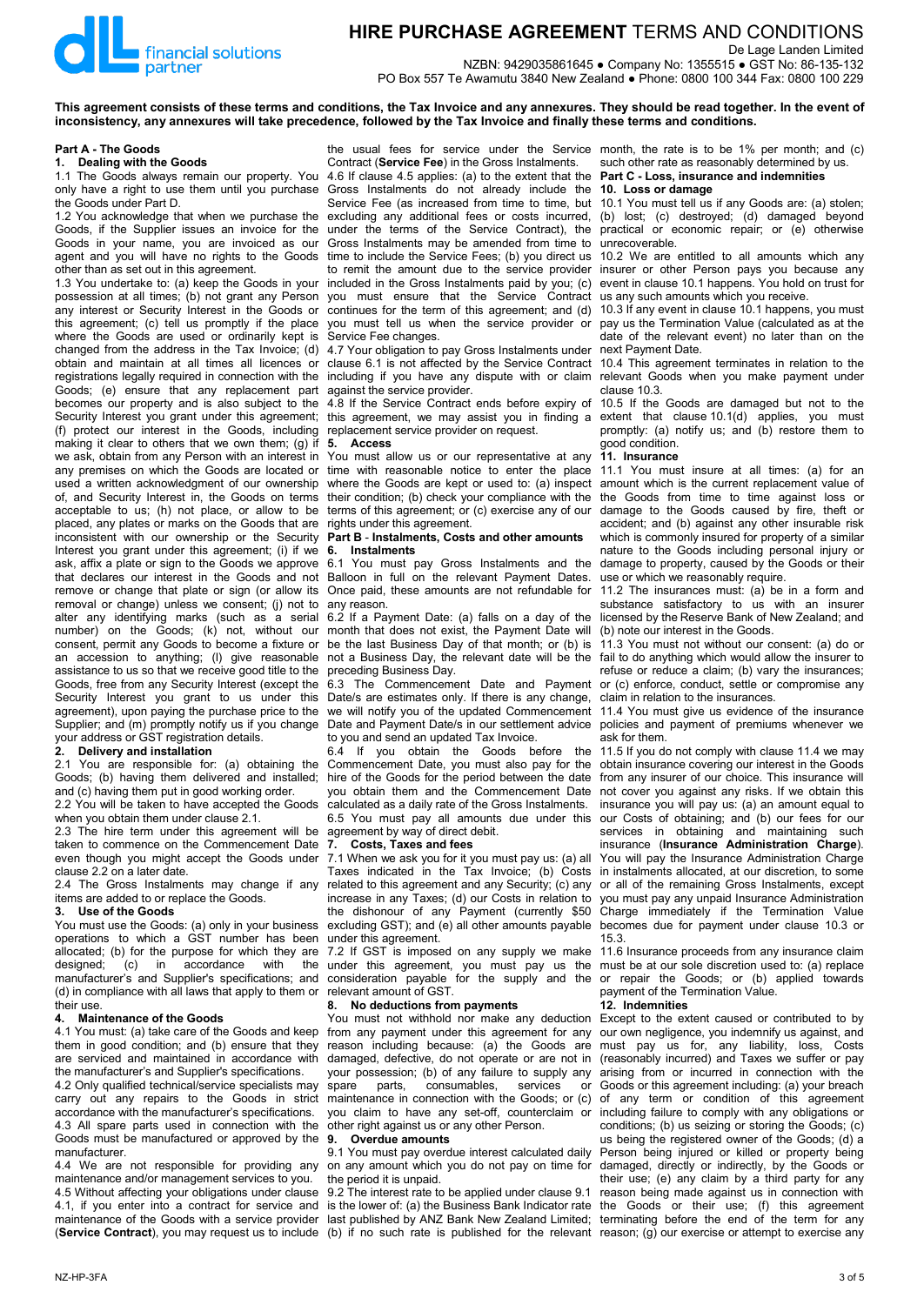right or remedy under this agreement; or (h) any arrangement to which you are a party; (e) you are against you would affect your ability to comply with representation or warranty you give proving to be incorrect.

# **Part D – Purchase of the Goods**

**13. Option to purchase and end of term**

13.1 At any time during the term you may purchase the Goods by giving us at least 30 days notice before the date you wish to purchase them and pay to us on that purchase date the sum of: (a) the present value of the Gross Instalments which are still to fall due until the end of term; (b) the present value of the Balloon; and (c) any amounts that are due but unpaid. The present value of an amount on a day is calculated by discounting that amount at a rate which is up to 4% below the rate implicit in the calculation of the payments over the term specified in the Tax Invoice.

13.2 If you give us a notice under clause 13.1 applies and you do not pay to us the amounts payable under clause 13.1 on time, this agreement will continue as if that notice had not been given.

13.3 At the end of the term stated in the Tax Invoice you must purchase the Goods by paying to us the sum of (a) the Balloon; and (b) any amounts that are due but unpaid.

13.4 This agreement will terminate when we receive the amounts under either clause 13.1 or 13.3 and title to the Goods will pass to you on an "as is where is" basis and without any representation or warranty from us as to title, conditions or any other matter.

13.5. If you do not comply with clause 13.3 on time, you will be liable for all amounts you owe under clause 13.3 and you must immediately return the Goods to us in accordance with clause 14.1.

#### **14. Return and sale**

14.1 If you are required to return the Goods in accordance with this agreement, you must return: (a) the Goods to us in good working order and repair (fair wear and tear excepted) to a place we nominate at your expense; and (b) any relevant certificates of registration, service records and a signed transfer of those certificates to us.

14.2 On return of the Goods, we or our agent will complete a return condition report specifying whether the Goods comply with clause 14.1.

14.3 If the Goods do not comply with clause 14.1, you must pay us the Costs necessary to bring the Goods to a condition where they do. We will invoice you for these amounts and full payment will be due on the terms of the invoice.

14.4 If you do not return the Goods when you are required to under this agreement, we may enter the place where the Goods are located and take possession of the Goods.

14.5 As soon as reasonably practicable after any Goods are returned to us under this agreement we must offer them for sale at a public auction or by such other method as we reasonably determine without any warranty on the condition or suitability of, or our title to, the Goods.

14.6 We must pay you the gross proceeds we receive from selling any Goods less: (a) all Costs we incur in selling; (b) the Balloon; and (c) any amounts you owe us under this agreement.

14.7 If the gross proceeds are less than the sum of the amounts in clause 14.6, you must pay us the difference.

# **Part E - Repudiation and termination**

15.1 The fundamental provisions of this agreement are that you must: (a) pay all money due on time and as required under any agreement you have with us or any of our Related Companies: (b) comply with clauses 1.3, 4, 10 and 11; and  $(c)$ ensure that all representations and warranties you give under this agreement are true and correct.

15.2 You will repudiate and we may enforce our Security Interest and/or terminate this agreement if: (a) you breach any fundamental provision of this agreement; (b) your conduct indicates that you no longer intend to be bound by this agreement; (c) we believe you or another Person has acted fraudulently in connection with this agreement, any guarantee or a Security; (d) an event of default (however defined) occurs under, or you repudiate, business; (i) there is no pending or threatened

a company, the Person who at the date of this agreement Controls you ceases to Control you; (f) you become Insolvent, cease to carry on business or a material part of it, or an order is made or a resolution is passed for an arrangement with creditors for your winding up; (g) we on reasonable grounds believe that your financial circumstances have changed in a way which may have a material adverse effect on your ability to meet your obligations under this agreement or any document entered into in our favour; (h) your primary business changes substantially; (i) we believe on reasonable grounds that urgent action is necessary to protect the Goods; (j) you do not comply with any special provisions contained in the Tax Invoice or .<br>annexures; (k) when we ask for it, you do not give us information about your financial position (including any financial statements we request), the Goods and anything else you are required to tell us under this agreement; or (l) we believe on reasonable grounds that you disposed of any Goods, without our consent, or that you intend to do so.

15.3 On termination of this agreement, you must immediately: (a) return the Goods to us in accordance with clause 14.1; (b) pay us the Termination Value; and (c) pay us any other amounts you owe under this agreement.

15.4 You acknowledge that the Termination Value constitutes liquidated damages and is a genuine estimate of our loss of bargain arising from your breach of this agreement.

# **Part F - What you acknowledge**

# **16. About the Goods**

16.1 You acknowledge that: (a) you alone are responsible for examining and satisfying yourself in relation to the Goods before accepting them, including the validity of any manufacturer's or Supplier's warranties or guarantees; and (b) we have not made any representation, warranty or undertaking in relation to the Goods including in relation to their condition, quality, safety or suitability or fitness for your purposes.

16.2 If we purchase the Goods from you, you represent at the time we purchase the Goods that we will receive good title to the Goods free of any Security Interest or encumbrance.

# **17. About this agreement**

17.1 You acknowledge that: (a) you have not relied on our skill or judgment in entering into this agreement; (b) we are entitled to complete blanks and correct any clerical errors in the Tax Invoice; (c) we have made no representation in relation to the tax treatment of any payments under this agreement; and (d) we may pay commission, fees or other remuneration to any broker, agent, dealer or other Person who introduces you to us or us to you, or who offers services (including any insurance arrangements) in connection with this agreement. Whether we pay an amount to such Person or not, they are not our agent and we are not liable for any of their actions or omissions.

17.2 You agree that: (a) we may enter into this agreement as principal or agent; (b) we may transfer or assign our rights in the Goods or under this agreement without your consent; and (c) you may not transfer or assign your rights in the Goods or under this agreement without our prior written consent.

## **18. About warranties and legal rights**

18.1 You warrant that: (a) you will not breach any law or obligation to any Person in entering, and you have obtained all necessary authorisations to enter, into this agreement or any transaction under it or perform obligations under it; (b) your obligations under this agreement are valid, binding and enforceable against you; (c) you benefit by entering into this agreement and any transaction under it; (d) you will do everything we ask to bind you or protect our rights or remedies under this agreement; (e) all information you give or is given on your behalf to us is correct and not misleading; (f) you have not withheld any information that might have caused us not to enter into this agreement; (g) you are not and have never been Insolvent; (h) you have power to carry on your

your obligations under this agreement; (j) unless you have told us otherwise, you do not enter into this agreement as trustee of any trust; (k) to the full extent permitted by law, all express and implied terms, conditions and warranties other than the ones set out in this agreement are excluded; (l) we are not liable for any injury to or the death of any person or loss or damage to property arising from the possession or use of the Goods; and (m) the Consumer Guarantees Act 1993 or equivalent consumer protection legislation does not apply to this agreement or any transactions contemplated under it and our liability for anything in relation to the Goods, their possession or use, including damage or economic loss to anyone, is no more than to: (i) replace or pay for the replacement of the Goods with the same or equivalent goods; or (ii) repair or pay for the repair of the Goods. If the Supplier has given us warranties for the Goods, you may make any claim on the Supplier which we could have made.

18.2 We may, without notifying you: (a) debit any account you hold with us any amount payable by you under this agreement; (b) set off any amount payable by us to you against any amount payable by you or any of your Related Companies to us or any of our Related Companies on any account; and (c) do anything which you should have done under this agreement but which we consider you have not done or have not done properly.

18.3 You acknowledge that: (a) we may exercise a right, remedy or power in any way we consider appropriate; (b) if we do not exercise a right, remedy or power at any time, this does not mean that we cannot exercise it later; (c) we are not liable for any loss caused by the exercise, attempt or failure to exercise, or delay in exercising, a right, remedy or power; (d) our rights, remedies and powers under this agreement are in addition to any other rights, remedies and powers at law; (e) we are not liable to you for any indirect or consequential loss; (f) under law, a trustee in bankruptcy or liquidator may ask us to repay any<br>amount we receive in connection with this amount we receive in connection with agreement. If we repay any amount, we may treat the amount as if it had not been made by you; (g) we may apply any amount we receive towards meeting any part we choose of the amounts you owe us; (h) any present or future law that varies your obligations under this agreement is excluded to the extent allowed by law if it affects our rights or remedies adversely; (i) the content in any notice which we give you regarding any matter under this agreement is prima facie accurate, unless you prove it to be false; and (j) any termination under Part E does not affect any other right or remedy we have for amounts due to us which remain unpaid.

### **19. If you are a trustee**

19.1 If you are a trustee, you warrant that: (a) you have the power to enter into and bind all trustees and the trust under this agreement; (b) you have the right to be indemnified out of the trust for your obligations under this agreement; (c) no action has been taken or proposed to remove you as trustee of the trust or terminate the trust; (d) any trust deed or other document that you give us is true, complete and current; (e) you have complied with the trust deed; and (f) unless otherwise expressly stated, you enter into this agreement in your own right and as trustee and you are jointly and severally liable under this agreement in both capacities.

19.2 As trustee, you: (a) agree to do everything necessary to bind yourself and your successors under this agreement; (b) must ensure that, without our consent: (i) you will not retire, cease to act or be removed; (ii) the trust is not terminated; (iii) the trust deed is not changed; and (iv) the trust fund is not mixed with other property; and (c) indemnify us against any liability, loss, Costs and Taxes incurred in connection with your failure to comply with any of your obligations under this agreement or any statement in clause 19.1 being inaccurate.

# **Part G - General provisions**

any other loan, leasing, hiring or financing court or other proceeding in which a decision post; (b) facsimile; (c) email; or (d) delivery, to the 20.1 A party may give any notice in writing by: (a)